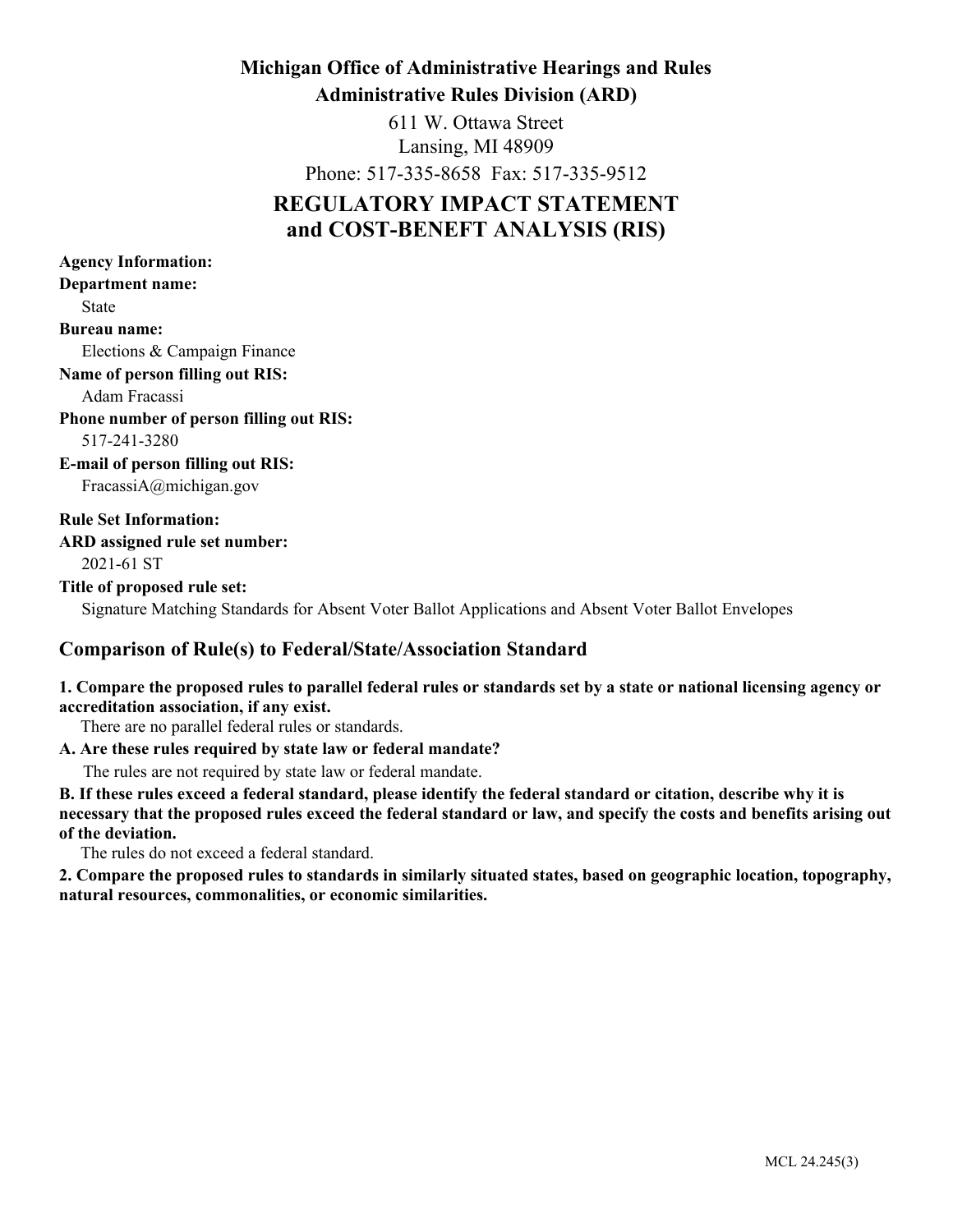The agency looked at standards offered in every single state in order to develop the proposed rules and focused on the following states and standards:

1. Colorado – primarily uses voting by mail and has a comprehensive regulatory system to ensure security. The proposed rules align with Colorado's provisions on considerations that may justify slight deviations from the signature on file such as advanced aged, decreased muscle strength, and writing utensil. These examples were also reflected in the factors used for evaluating signature validity promulgated by California, New York, Connecticut, and Oregon.

2. Hawaii – developed factors in determining whether the signature should be rejected which were utilized to develop the proposed rule. Factors used include the age of the writer and the length of time since the voter's signature had been captured by the State of Hawaii.

3. California – Factors considered in California to explain potential deviations include the writing surface (e.g. clipboard, table), illness, age, and language differences.

4. Rhode Island – contains a presumption of validity where the signature should be accepted so long as it is "reasonably identified" as the voter's signature. A relatively similar presumption is contained in the regulations promulgated by New York.

5. Minnesota – presumption is that the signatures are made by the same individual and should only be rejected if the name signed is a "clearly different name."

These states were consulted in developing the proposed rules and incorporated several of the standards adopted. **A. If the rules exceed standards in those states, please explain why and specify the costs and benefits arising out of the deviation.**

The rules do not exceed standards in the other states, but are comparable to other state requirements.

**3. Identify any laws, rules, and other legal requirements that may duplicate, overlap, or conflict with the proposed rules.**

There are no laws, rules, or other legal requirements that duplicate, overlap, or conflict with the proposed rules.

**A. Explain how the rules have been coordinated, to the extent practicable, with other federal, state, and local laws applicable to the same activity or subject matter. This section should include a discussion of the efforts undertaken by the agency to avoid or minimize duplication.**

The rules have not been coordinated with other federal, state, and local laws as there are none applicable to the same activity or subject matter.

**4. If MCL 24.232(8) applies and the proposed rules are more stringent than the applicable federally mandated standard, provide a statement of specific facts that establish the clear and convincing need to adopt the more stringent rules.**

MCL 24.232(8) does not apply.

**5. If MCL 24.232(9) applies and the proposed rules are more stringent than the applicable federal standard, provide either the Michigan statute that specifically authorizes the more stringent rules OR a statement of the specific facts that establish the clear and convincing need to adopt the more stringent rules.**

MCL 24.232(9) does not apply.

### **Purpose and Objectives of the Rule(s)**

**6. Identify the behavior and frequency of behavior that the proposed rules are designed to alter.**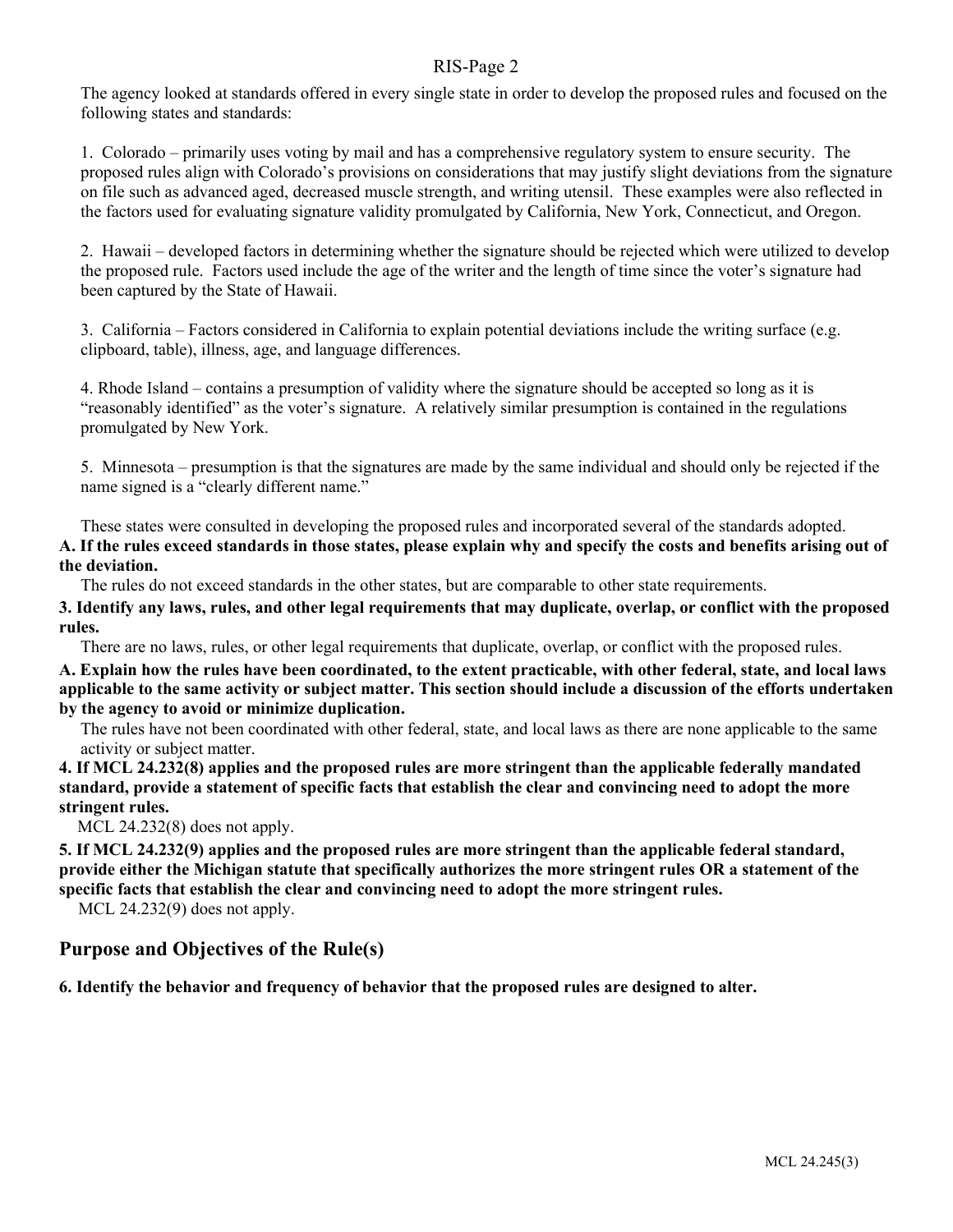Before receiving an absent voter ballot, a voter must submit an application which is signed by the voter. The signature on the application is compared by the local clerk and their staff to the signature on file in the Qualified Voter File. If the signature is determined to sufficiently match the signature on file, the voter will be sent an absent voter ballot. The voter must then return the ballot in the envelope provided by the clerk which is signed. That signature is then compared to the absent voter ballot application and/or the qualified voter file.

Currently, city and township clerks review each of these signatures. This behavior would not change, nor would the frequency. The rule is designed to provide uniform standards for city and township clerks to utilize when comparing the signature in order to determine if the signature on the absent voter ballot application and envelope sufficiently matches the signature contained in the voter's registration profile.

### **A. Estimate the change in the frequency of the targeted behavior expected from the proposed rules.**

It is not anticipated there will be a change in frequency because signatures must be compared before every election. The purpose of the rules is to provide uniform standards for city and township clerks to utilize when comparing the signature in order to determine if the signature on the absent voter ballot application and envelope sufficiently matches the signature contained in the voter's registration profile.

### **B. Describe the difference between current behavior/practice and desired behavior/practice.**

The rules would codify current guidance and recommended practice issued by the Secretary of State, but would provide uniformity in how the voter's signature is reviewed and processed.

### **C. What is the desired outcome?**

The desired outcome is to provide uniform standards for city and township clerks to utilize when comparing the signature in order to determine if the signature on the absent voter ballot application and envelope sufficiently matches the signature contained in the voter's registration profile.

### **7. Identify the harm resulting from the behavior that the proposed rules are designed to alter and the likelihood that the harm will occur in the absence of the rule.**

When reviewing the signature, it is determined that the signature either does or does not sufficiently match the signature in the Qualified Voter File. That decision determines whether the voter will be provided a ballot. The largest harm that may result is when a properly qualified voter that has properly signed election documents is denied a ballot based upon the determination made that the voter's signature does not match. However, standards applied in one jurisdiction may be different than standards applied in another jurisdiction. The proposed rules seek to alter this behavior by providing uniform standards to be applied when verifying whether a signature on election documentation matches a signature contained in the voter's registration profile.

### **A. What is the rationale for changing the rules instead of leaving them as currently written?**

There are currently no codified rules on the subject matter.

### **8. Describe how the proposed rules protect the health, safety, and welfare of Michigan citizens while promoting a regulatory environment in Michigan that is the least burdensome alternative for those required to comply.**

The proposed rules provide protections for the public in all of the following ways: (a) setting forth uniform standards for determining whether signature sufficiently agree with the Qualified Voter File; (b) providing clerks with guidance on how to determine whether the signature agrees; (c) providing for protections for voters when it is determined that a signature does not match by creating cure provisions. These measures are designed to protect the public interest in secure, responsible, and fair elections while at the same time promoting a regulatory environment that is the least burdensome for those required to comply.

### **9. Describe any rules in the affected rule set that are obsolete or unnecessary and can be rescinded.**

There are no rules that are obsolete or unnecessary and can be rescinded.

### **Fiscal Impact on the Agency**

Fiscal impact is an increase or decrease in expenditures from the current level of expenditures, i.e. hiring additional staff, higher contract costs, programming costs, changes in reimbursements rates, etc. over and above what is currently expended for that function. It does not include more intangible costs for benefits, such as opportunity costs, the value of time saved or lost, etc., unless those issues result in a measurable impact on expenditures.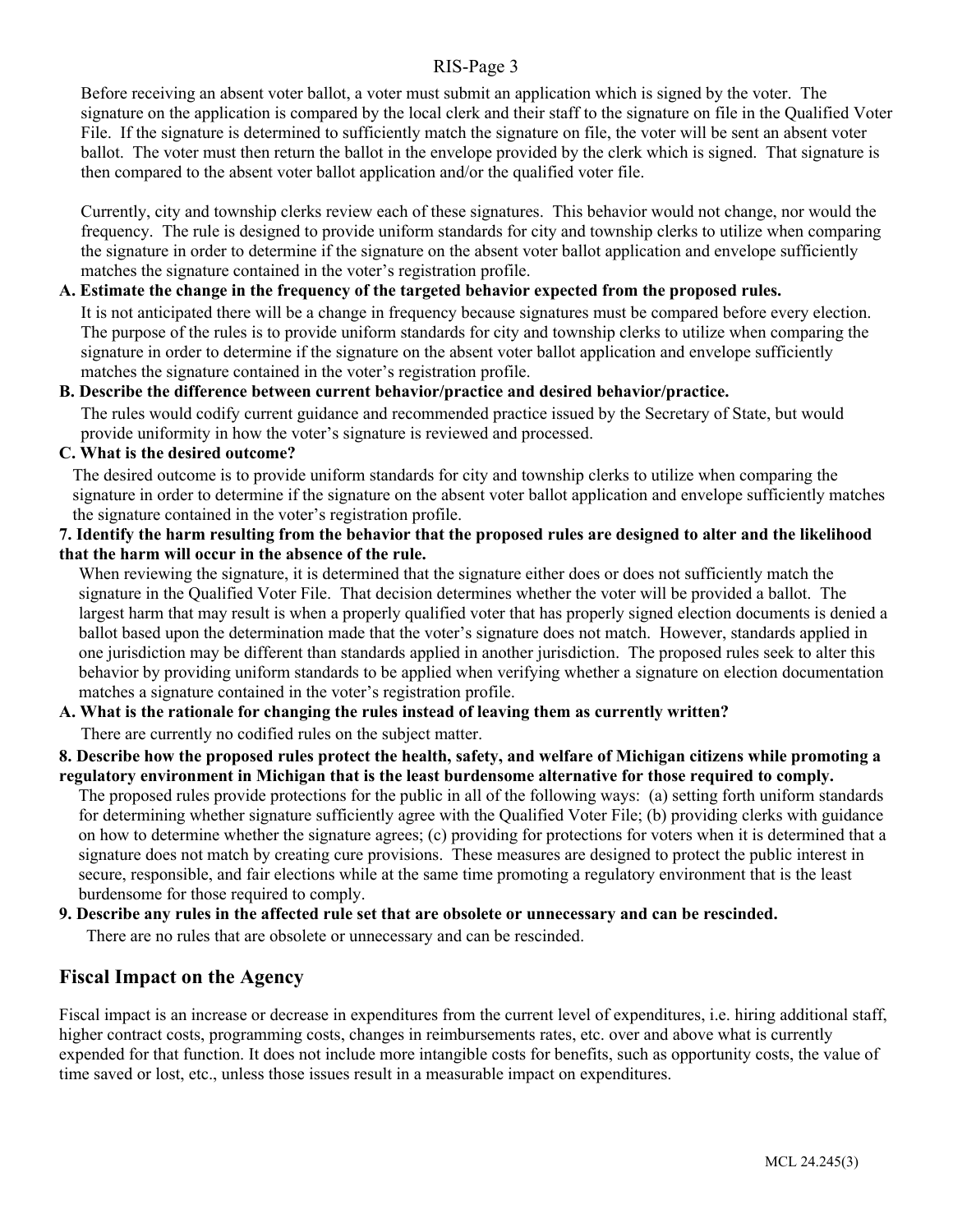### **10. Please provide the fiscal impact on the agency (an estimate of the cost of rule imposition or potential savings for the agency promulgating the rule).**

It is not expected that the promulgation of rules will have a fiscal impact on the agency promulgating the rules or the Department of State.

### **11. Describe whether or not an agency appropriation has been made or a funding source provided for any expenditures associated with the proposed rules.**

No agency appropriation has been made, and no funding source has been provided, as it is not anticipated that the Department of State will have any expenditures associated with the proposed rules.

### **12. Describe how the proposed rules are necessary and suitable to accomplish their purpose, in relationship to the burden(s) the rules place on individuals. Burdens may include fiscal or administrative burdens, or duplicative acts.**

The proposed rules are necessary to create a regulatory structure for signature matching standards for use in elections. Best practices used by local clerks and other states were consulted in order to develop the proposed rules, and it is not anticipated that they will impose any fiscal burden.

### **A. Despite the identified burden(s), identify how the requirements in the rules are still needed and reasonable compared to the burdens.**

There are no identified burdens.

### **Impact on Other State or Local Governmental Units**

**13. Estimate any increase or decrease in revenues to other state or local governmental units (i.e. cities, counties, school districts) as a result of the rule. Estimate the cost increases or reductions for other state or local governmental units (i.e. cities, counties, school districts) as a result of the rule. Include the cost of equipment, supplies, labor, and increased administrative costs in both the initial imposition of the rule and any ongoing monitoring.**

There are no estimated increases or decreases in revenues to other state or local governmental units.

**14. Discuss any program, service, duty, or responsibility imposed upon any city, county, town, village, or school district by the rules.**

City and Township clerks are required to verify the signature contained on all absent voter ballot applications and return envelopes, but there are no codified uniform practices. The proposed rules would create a uniform regulatory structure and codify best practices currently in use by several jurisdictions. There would be no additional duties or responsibilities imposed.

**A. Describe any actions that governmental units must take to be in compliance with the rules. This section should include items such as record keeping and reporting requirements or changing operational practices.**

City and Township clerks would continue to verify signatures sufficiently agree with the Qualified Voter File, but would have uniform standards to make that determination. There are no additional requirements placed on governmental units.

### **15. Describe whether or not an appropriation to state or local governmental units has been made or a funding source provided for any additional expenditures associated with the proposed rules.**

An appropriation has not been made because additional expenditures associated with the rules are not anticipated.

## **Rural Impact**

**16. In general, what impact will the rules have on rural areas?**

The proposed rules are not expected to impact rural areas.

**A. Describe the types of public or private interests in rural areas that will be affected by the rules.**

The proposed rules should have no impact on public or private interests in rural areas.

### **Environmental Impact**

**17. Do the proposed rules have any impact on the environment? If yes, please explain.** 

The rules will not have an impact on the environment.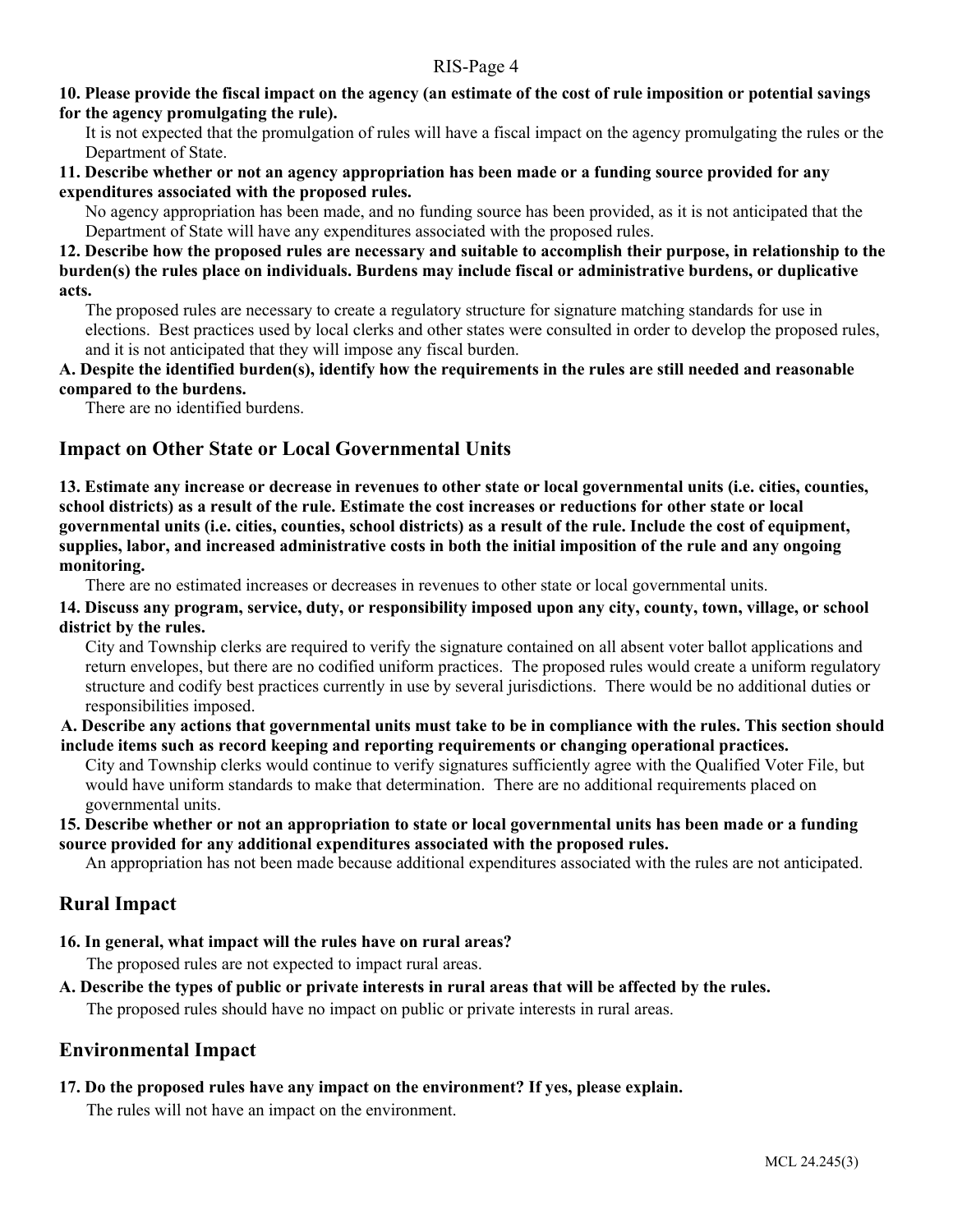### **Small Business Impact Statement**

**18. Describe whether and how the agency considered exempting small businesses from the proposed rules.**

The rules do not apply to small businesses.

**19. If small businesses are not exempt, describe (a) the manner in which the agency reduced the economic impact of the proposed rules on small businesses, including a detailed recitation of the efforts of the agency to comply with the mandate to reduce the disproportionate impact of the rules upon small businesses as described below (in accordance with MCL 24.240(1)(a-d)), or (b) the reasons such a reduction was not lawful or feasible.**

The rules do not apply to small businesses.

**A. Identify and estimate the number of small businesses affected by the proposed rules and the probable effect on small businesses.**

The rules do not apply to small businesses.

**B. Describe how the agency established differing compliance or reporting requirements or timetables for small businesses under the rules after projecting the required reporting, record-keeping, and other administrative costs.**

The rules do not apply to small businesses and will not have an impact on their reporting requirements.

**C. Describe how the agency consolidated or simplified the compliance and reporting requirements for small businesses and identify the skills necessary to comply with the reporting requirements.** 

The agency did not consolidate or simplify the compliance and reporting requirements for small businesses as the rules do not apply to small businesses.

**D. Describe how the agency established performance standards to replace design or operation standards required by the proposed rules.**

The rules do not apply to performance, design, or operation standards.

**20. Identify any disproportionate impact the proposed rules may have on small businesses because of their size or geographic location.**

The rules do not apply to small businesses.

**21. Identify the nature of any report and the estimated cost of its preparation by small businesses required to comply with the proposed rules.**

There are no estimated costs for small businesses as the rules do not apply to small businesses.

### **22. Analyze the costs of compliance for all small businesses affected by the proposed rules, including costs of equipment, supplies, labor, and increased administrative costs.**

There are no costs of compliance as the rules do not apply to small businesses.

**23. Identify the nature and estimated cost of any legal, consulting, or accounting services that small businesses would incur in complying with the proposed rules.**

There are no estimated costs for small businesses as the rules do not apply to small businesses.

### **24. Estimate the ability of small businesses to absorb the costs without suffering economic harm and without adversely affecting competition in the marketplace.**

There are no estimated costs for small businesses as the rules do not apply to small businesses.

### **25. Estimate the cost, if any, to the agency of administering or enforcing a rule that exempts or sets lesser standards for compliance by small businesses.**

There are no estimated costs to the agency for administration or enforcement against small businesses as the rules do not apply to small businesses.

### **26. Identify the impact on the public interest of exempting or setting lesser standards of compliance for small businesses.**

The rules do not apply to small businesses so there should be no impact on the standards of compliance.

### **27. Describe whether and how the agency has involved small businesses in the development of the proposed rules.**

The agency has not involved small businesses in the development because the rules do not apply to small businesses.

### **A. If small businesses were involved in the development of the rules, please identify the business(es).**

No small businesses were involved because the rules do not apply to small businesses. The Michigan County Clerks Association and the Michigan Association of Municipal Clerks were asked to provide feedback.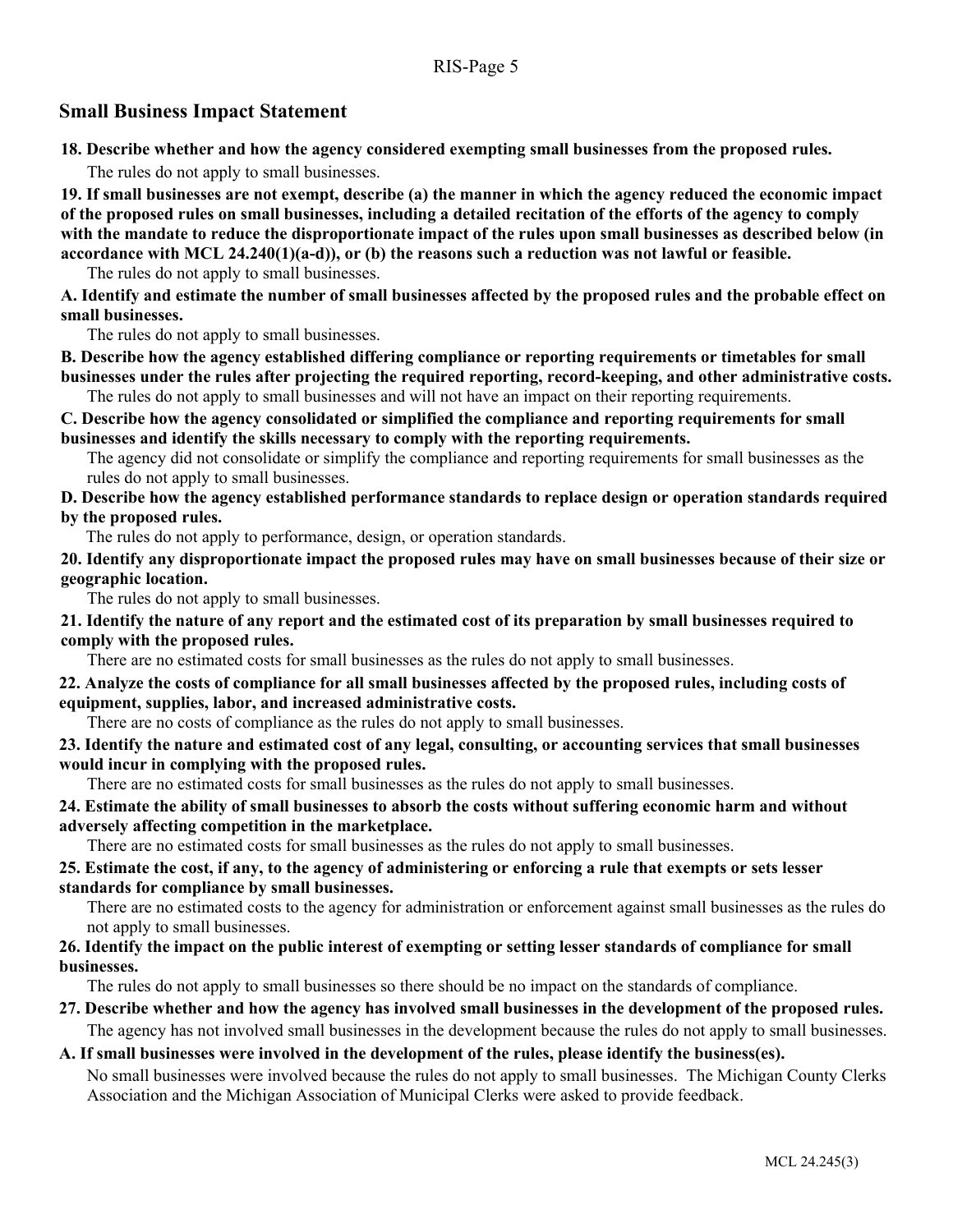## **Cost-Benefit Analysis of Rules (independent of statutory impact)**

### **28. Estimate the actual statewide compliance costs of the rule amendments on businesses or groups.**

It is not anticipated that there will be any statewide compliance costs.

**A. Identify the businesses or groups who will be directly affected by, bear the cost of, or directly benefit from the proposed rules.**

City and Township clerks will be directly affected by the proposed rules as they are responsible for checking signatures against the Qualified Voter File. There will be no cost associated with the rules.

**B. What additional costs will be imposed on businesses and other groups as a result of these proposed rules (i.e. new equipment, supplies, labor, accounting, or recordkeeping)? Please identify the types and number of businesses and groups. Be sure to quantify how each entity will be affected.**

There will be no costs imposed as a result of the proposed rules. It is anticipated that the rules can be followed with the resources currently given to the local clerks.

**29. Estimate the actual statewide compliance costs of the proposed rules on individuals (regulated individuals or the public). Include the costs of education, training, application fees, examination fees, license fees, new equipment, supplies, labor, accounting, or recordkeeping.**

It is not anticipated that there will be any actual compliance costs of the proposed rules on individuals.

### **A. How many and what category of individuals will be affected by the rules?**

Voters in the State of Michigan will be affected as their signatures contained on election materials will continue to need to match the signature contained on their registration. Clerks will be affected by being given a set of uniform guidance on how to verify signatures, when to determine signatures do not sufficiently agree, and why signatures may not sufficiently agree based upon a list of factors.

### **B. What qualitative and quantitative impact do the proposed changes in rules have on these individuals?** Clerks will be given a set of uniform guidance on how to verify signatures, when to determine signatures do not sufficiently agree, and why signatures may not sufficiently agree based upon a list of factors. Voters will be provided with the same guidance to understand how to they can ensure their signature agrees. Voters will also be given an opportunity to cure any signature deficiency.

### **30. Quantify any cost reductions to businesses, individuals, groups of individuals, or governmental units as a result of the proposed rules.**

There are no cost reductions for businesses, individuals, groups of individuals, or governmental units as a result of the proposed rules.

**31. Estimate the primary and direct benefits and any secondary or indirect benefits of the proposed rules. Please provide both quantitative and qualitative information, as well as your assumptions.**

The purpose of the proposed set of rules is provide a uniform regulatory system that provides consistency in the administration of elections by providing guidance to city and township clerks on how to verify signatures, when to determine signatures do not sufficiently agree, and why signatures may not sufficiently agree based upon a list of factors. It is not anticipated that this will have a quantitative impact.

### **32. Explain how the proposed rules will impact business growth and job creation (or elimination) in Michigan.** The proposed rules will not impact business growth and job creation in Michigan.

### **33. Identify any individuals or businesses who will be disproportionately affected by the rules as a result of their industrial sector, segment of the public, business size, or geographic location.**

It is not anticipated that individuals or businesses that will be disproportionately affected by the rules as a result of their industrial sector, segment of the public, business size, or geographic location.

### **34. Identify the sources the agency relied upon in compiling the regulatory impact statement, including the methodology utilized in determining the existence and extent of the impact of the proposed rules and a costbenefit analysis of the proposed rules.**

The agency relied upon the department's current practice, comments provided by city and township clerks, and current procedures used by local clerks. The agency relied upon agency staff and its regulatory experience to formulate estimates and assumptions and determine the need for the proposed rules.